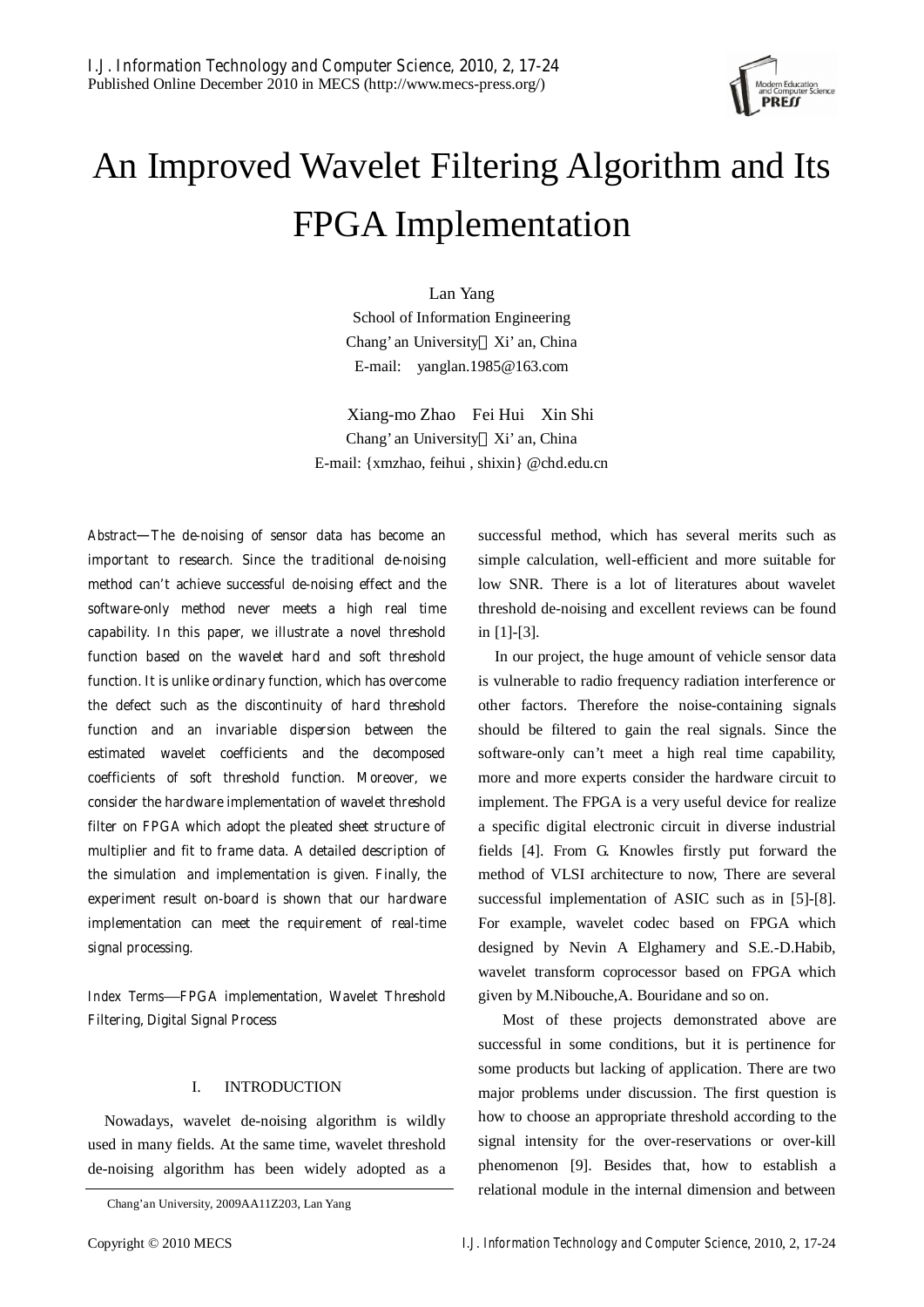the dimensions is also important [10].

For the purpose of solving these problems, in this paper, we have proposed an improved de-noising algorithm and implement it on FPGA. We would like to emphasize features of the research as follows.

- 1) Summarize the wavelet transform and its hardware implementation.
- 2) Discuss the merits and defects of the ordinary de-noising threshold function and establish a novel mathematical model.
- 3) Modularize design a FPGA wavelet de-noising filter and contrast the simulation result between MatLab and FPGA.
- 4) Analyze the result of on-board implementation in Xilinx XC5VLX110T FPGA.

# II. *Wavelet Transform and Threshold De-noising Algorithm*

 In engineering, a one-dimensional model of signal with additive noises can be shown in as follows [11]:

$$
f(t) = f_s(t) + f_n(t).
$$
 (1)

Where,  $f(t)$  denotes noise-containing signal,  $f<sub>s</sub>(t)$ 

denotes the real signal, and  $f_n(t)$  is white Gaussian noise with a normal distribution [12]. By f(t) function for discrete sampling are n points discrete signal f(n), when  $n = 0, 1, 2, \ldots$ , N-1. The wavelet transform can be shown in as follows:

$$
Wf(j,k) = 2^{-j/2} \sum_{n=0}^{N-1} f(n)\phi(2^{-j} - k), j, k \in \mathbb{Z}
$$
 (2)

Where,  $W(j,k)$  is wavelet transform coefficients. In practical application, the calculation formula (2) is very

cumbersome and wavelet base function (t) generally no

explicit expression. Thus, recursive wavelet transform method is shown in as follows:

$$
sf(j+1,k) = sf(j,k)*h(j,k)
$$
 (3)

$$
wf(j+1,k) = sf(j,k)*g(j,k)
$$
 (4)

Where, h and g are the low-pass and high pass filters of scaling function and wavelet base function.  $S(0, k)$ is the original signal,  $S(j,k)$  for the scale coefficient,  $W(j,k)$  for the wavelet coefficient. The corresponding reconstruction formula is shown as following.

$$
sf (j-1, k) = sf (j, k) * \mathcal{H}(j, k)
$$
 (5)

$$
sf(j-1,k) = sf(j,k) * \frac{m}{N(j,k)} + Wf(j,k) * g_{0j,k}
$$
 (6)

Where,  $\frac{M}{2}$  and  $\frac{M}{2}$  are the reconstruction low pass filter and high pass filter.

In this paper,  $W_{j,k} = Wf(j,k)$ , Because the wavelet transform is a linear transform, After  $f(t) = s(t) + n(t)$ been discrete wavelet transformed, obtaining the wavelet coefficients  $W_{ik}$ , which still consists of two parts, one is wavelet coefficients  $W_s(j,k)$  of the signal s(k), denoted by  $U_{ijk}$ , another is wavelet coefficients  $W_n(j,k)$  of

noise n(k), denoted by  $V_{ik}$ .

Donoho and Johnstone have proposed wavelet threshold de-noising method. The basic method is shown as following.  $W_{ik}$  is discarded when  $W_{ik}$  less than some critical thresholds. There,  $W_{ijk}$  is mainly caused by noise, and  $W_{ik}$  is preserved (hard threshold methods) or shrink to zero by a fixed amount (soft threshold method) when  $W_{ik}$  is greater than or equal to this critical threshold. There the wavelet coefficients are mainly caused by the signal. Then it uses the new wavelet coefficients to reconstruct wavelet filters and obtain the de-noising signal.

.Generally, the useful real signals usually behave in the form of low-frequency signals or certain relatively stable signal, while noise signal are usually in the form

Copyright © 2010 MECS *I.J. Information Technology and Computer Science*, 2010, 2, 17-24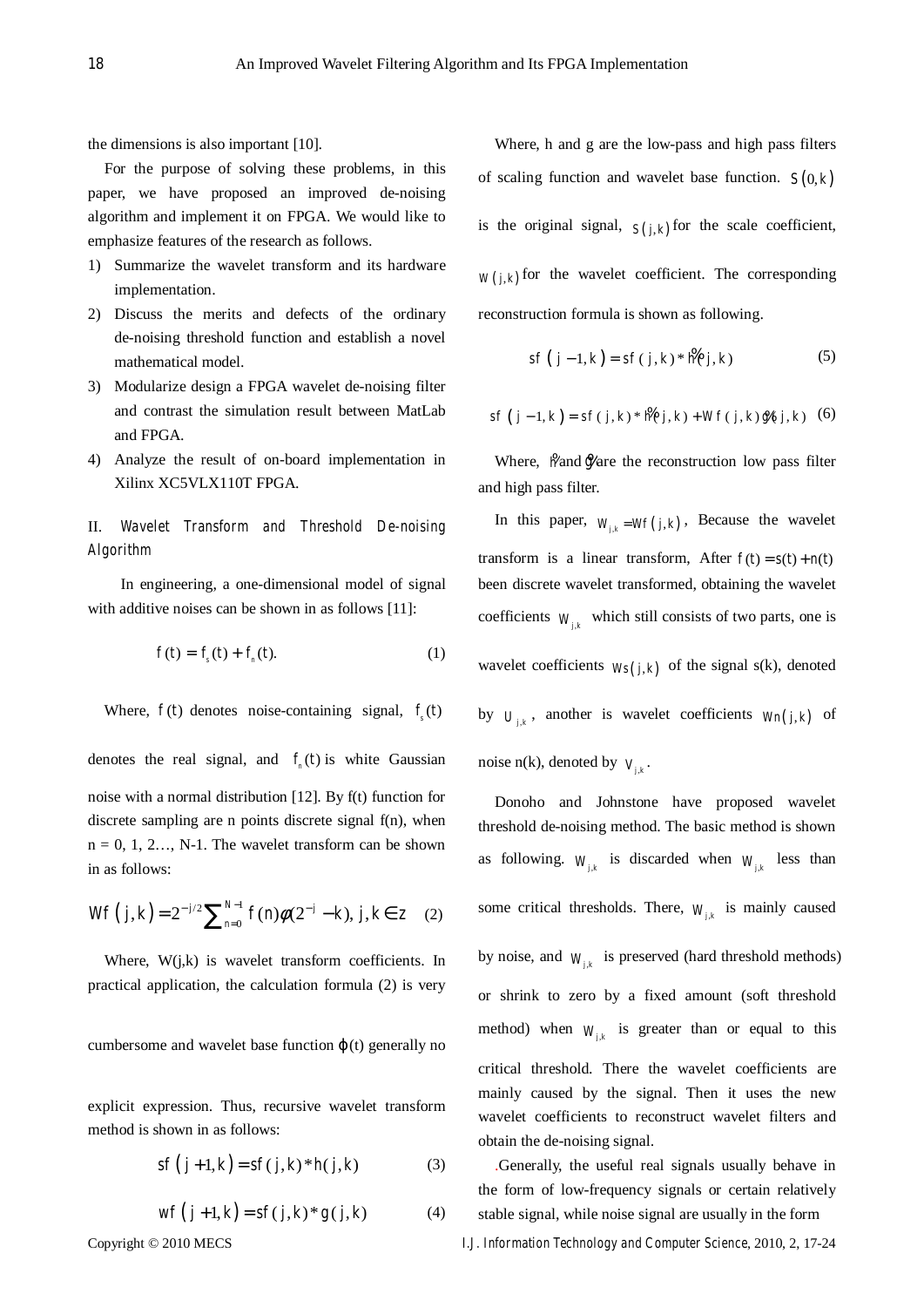function).

of high-frequency signals. The objective is to suppress the additive noise  $f_n(t)$  from the signal  $f(t)$ . The process of wavelet threshold de-noising contains three steps as Fig. 1and a detail description is stated bellow.



Figure 1. Wavelet de-noising process

- 1) Calculate the orthogonal decomposition of  $f(t)$ , choose an appropriate wavelet and the layers of wavelet decomposition and obtain the approximation and detail coefficient.
- 2) Choose an appropriate threshold function and Quantizing operation for each layer of the wavelet coefficient.
- 3) Reconstruct the wavelet coefficient and recovery the estimated value of the real signal  $f<sub>s</sub>(t)$ .

Obviously, the selection of threshold directly influences the effectiveness of the de-noising algorithm. For any threshold, two kinds of threshold function can be used: hard and soft threshold functions. Their mathematical expressions are as follows [13]:

$$
w_{h}(j,k) = \begin{cases} w(j,k) & , |w(j,k)| \geq \lambda \\ 0 & , |w(j,k)| < \lambda \end{cases}
$$
 (7)

$$
w_s(j,k) = \begin{cases} sign(w(j,k))(|w(j,k)| - \lambda), |w(j,k)| \ge \lambda \\ 0, |w(j.k)| < \lambda \end{cases}
$$
 (8)



Figure 2. Hard Threshold Function



Figure 3 Soft Threshold Function

Where,  $w(j, k)$  is wavelet coefficient from the decomposed noise-containing signal. The variable  $\lambda$  is the selected threshold. The function of  $w_{i}$  (*j, k*) and

 $w_{s}( j, k )$  is the wavelet coefficient processed with hard

and soft threshold function. Sign() is signum function, is the noise threshold. There are four main methods to determine the threshold: The Stein SURE (rigrsure), heuristic threshold selection (heursure), common threshold  $\sqrt{2\log()}$  (hard threshold and soft threshold

As we see, on the one hand, too high a threshold would result in wavelet decomposition coefficients reset as zero and destroy the local signal. On the other hand, too low a threshold can't achieve the expected de-noising effect. For example, the hard threshold function is easily to lead in the problem of discontinuity in an interval between  $\lambda$  and  $-\lambda$ . The soft threshold function is easily to lead in invariable dispersion between  $w(j, k)$  and  $w(j, k)$  while wavelet coefficient is larger than a threshold.

#### *III. Improved threshold Algorithm*

 In order to make up for the defect in these methods above-mentioned, we hold up an improved threshold function. It is shown in formula (9).

$$
\hat{w}(j,k) = \begin{cases}\n\text{sign}(w(j,k)|w(j,k)| - \frac{1.5\lambda \times k}{N}, & |w(j,k)| \ge 1.5\lambda \quad (9) \\
\text{exp}(\frac{|w(j,k)| - 1.5\lambda}{N} \times 1.5\lambda) & \\
\frac{-(w(j,k) - 0.5\lambda)^3}{2\lambda^2} + \frac{2(w(j,k) - 0.5\lambda)^2}{\lambda}\right]1 - k, & 0.5\lambda < w(j,k) < 1.5\lambda \\
\frac{-(w(j,k) + 0.5\lambda)^3}{2\lambda^2} - \frac{2(w(j,k) + 0.5\lambda)^2}{\lambda})(1 - k), & -1.5\lambda < w(j,k) < -0.5\lambda \\
0, & & |w(j,k)| \le 0.5\lambda\n\end{cases}
$$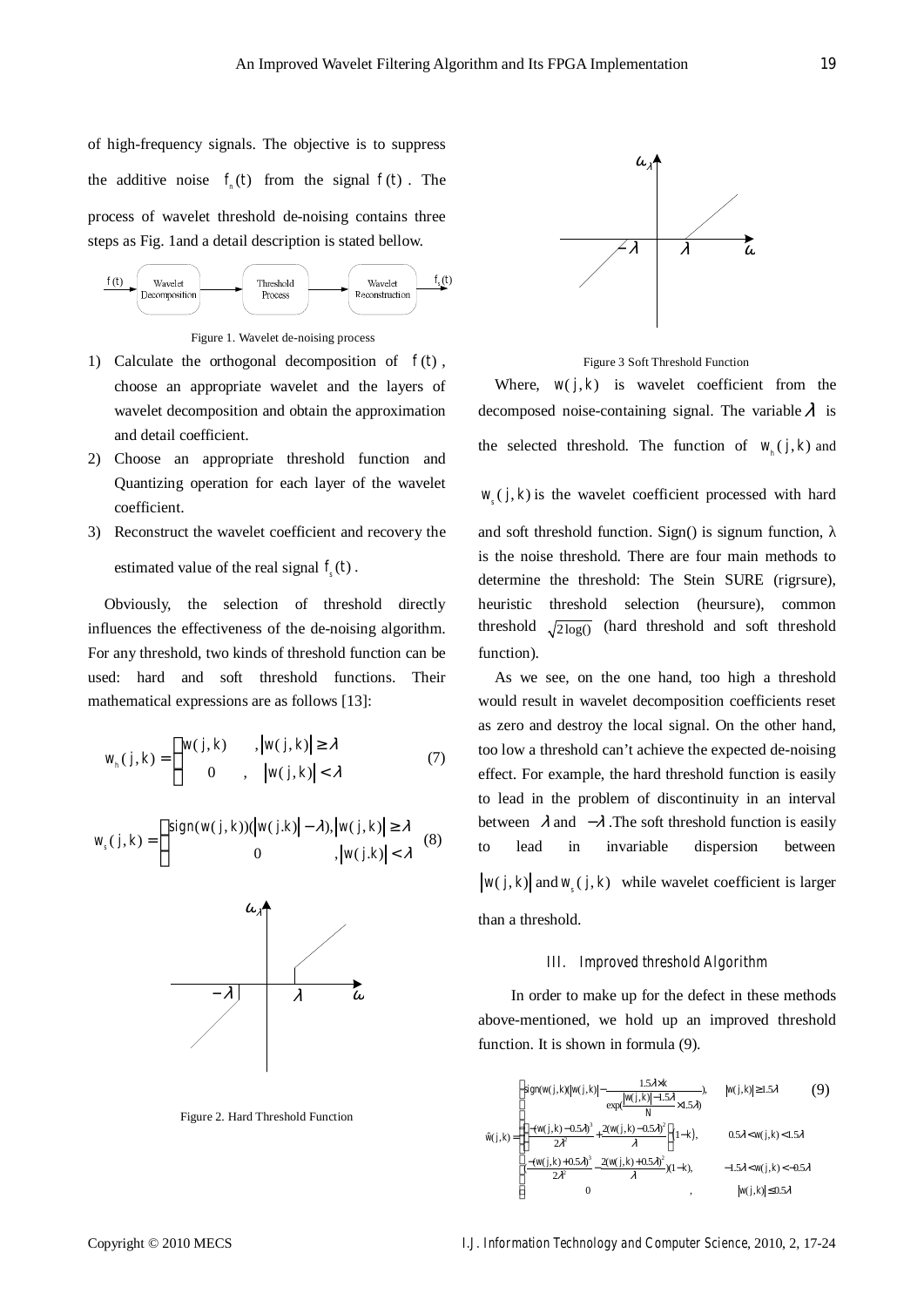Where, weight factor  $k \in [0,1]$ . The values of *k* is relevant to the threshold. That is, when the threshold of noising is larger, the value of k should set small, or set larger. It ensure that the function  $\hat{w}(j, k)$  is continuous when  $|w(j,k)| = 0.5\lambda$  or 1.5 $\lambda$  .With the

$$
w(j,k)
$$
 increasing, the aberration between  $\hat{w}(j,k)$ 

and  $|w(j, k)|$  decrease. That is to say, while  $w(j, k)$  approach infinity,  $\hat{w}(j, k)$   $w(j, k)$ *w j k* approach to 1.

As a result, it can cut down the constant error in soft threshold function.

### *Simulation analysis on MatLab*

In order to illustrate the validity and advantage of new threshold function in de-noising algorithm, we use the traditional soft threshold function and the new threshold function on MATLAB de-noising simulation.

The input noise-containing data for synthesis simulation are got from MatLab. For example, Fig.4 shows noise-containing data which consists of a built-in function SIN with zero mean and SNR 3db of white noise source for 1024 sample points. We store it as a text file and read it into ISE using the Verilog HDL statement as input data. The Fig. 5 shows the de-noising signal on MatLab with soft threshold function. The Fig. 6 shows the de-noising signal on MatLab with new threshold function.



Figure 4. Noise-containing signal



Figure 6 New threshold function simulation result

Where, the x-coordinate represent signal data and the y- coordinate represent sample points. By contrast with the software method in MatLab, it shows the improved algorithm and its hardware implementation achieve a better de-noising effect. However, the question is that coefficient form MatLab is generally real number and the hardware memory can only store integer. Consequently, the data should be taken the integer value for left shifting with n bits to be stored.

In this algorithm, the filtering result is almost same as the desired signal with rapid convergence. It greatly reduces steady-state error and improves the convergence precision. This algorithm can well remove the signal noise and the output signal can converge to the input signal well.

#### IV. FPGA HARDWARE IMPLEMENTATION

#### *A. Modularize Designing*

The purpose of the work is to design an IP core which can handle the combinational of sequential logic functions to carry out our improved algorithm. It is based on Verilog HDL behavior description, all of the system components have been described with structural architecture. Its functional diagram is show in Fig. 7. The system is divided into four parts. It contains input module, memory module, filter module, coefficient processing module and output module. Where, the wavelet filter module is divided into filter module and coefficients processing module. Firstly, we configure the system with db4 wavelet and 2 layers for wavelet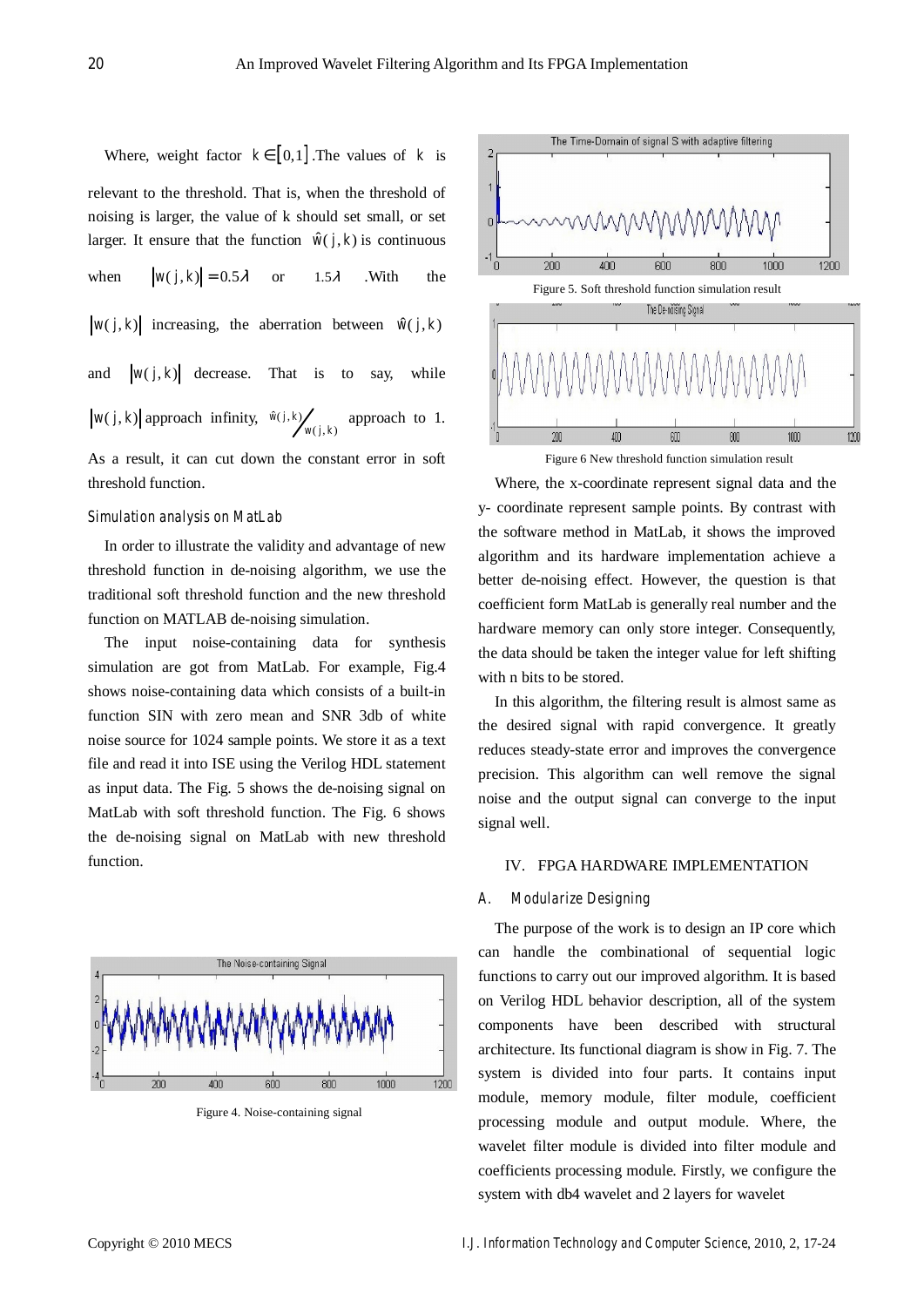transform.



Figure 7. Architecture of the de-nosing system

Where, the parameter RAM stores parameters which are used to configure system. The internal RAM stores intermediate data in signal processing. Wavelet filter process is as follow description. It receives the coefficients which are used to configure parameters into the parameters RAM, and then it starts the data filtering.

Decomposition process is described as following. When the internal signal of reset and the clock are effective, the input data is transferred to the RAMA or RAMB. Then the coefficient processing-A received and deliver data to filter for wavelet decomposing. After that, the coefficient processing-B received the data, which acquire the detail coefficient with down-sampling operation and process it with threshold function. Finally, the coefficient processing-B writes the data into the data buffer. That is decomposing and threshold processing of layer 1.

Layer 2 process is as following. The coefficient processing-B reads the detail coefficient from the buffer and transfers it to the filter for completing the second wavelet decomposing. The coefficient from the filter is delivered to the coefficient processing-A for completing the down- sampling and threshold processing. At last, the data is written to the RAMA or RAMB. Decomposing and threshold processing of layer 2 is completed. Compare with the decomposing, the transmission mode of the data in reconstruction process is in the reverse direction. Once wavelet reconstruction completed, the data is output which is controlled by the coefficient processing module.

Input module is used to receive data, including the data need to filter and configuration parameters. The configuration parameters include the filter coefficients, decomposition levels, the signal length and threshold. The input module implements in a second election between RAMA and RAMB. Filter coefficients, decomposition levels, the signal length and threshold are written in given address space of parameters RAM in accordance to be called back during the data processing. Output module implements output control logic for judging whether the current system completed the last reconstruction. If it is, it outputs the data directly and processing of a frame data completed by wavelet threshold de-noising.

It requires a total of 4 blocks: RAMA, RAMB, the internal RAM and the parameter RAM. RAMA and RAMB used to cache input data and intermediate data of filtering process. The internal RAM for caching filtering the intermediate data. Parameters RAM stores system configuration parameters, filter coefficient, decomposition level, signal length and threshold. Parameter RAM stores data are used to configure the system. Provisions of the various parameters stored address in the parameter RAM, so that when the data are called back, it can directly read the specified address.

Wavelet filtering module completes wavelet decomposition, coefficients processing and wavelet reconstruction. Wavelet decomposition and reconstruction is essentially a convolution operation. So, the wavelet filter module can be divided into filter modules and Coefficient processing module.

The filter structure is shown in Fig. 8. Where, the implementation of the filter adopted the double multiplier module which transferred the data to high-pass filter and low-pass filter to calculate [13]. As the results, it improved parallel efficiency and shorten the running time one time.



Figure 8. Filter with double multiplier

Coefficient processing structure is shown as in Fig. 9. It is implemented with FSM for four states. Its main task is stated below.

1) In decomposing stage, it performs down-sampling operation to decompose coefficient and de-noised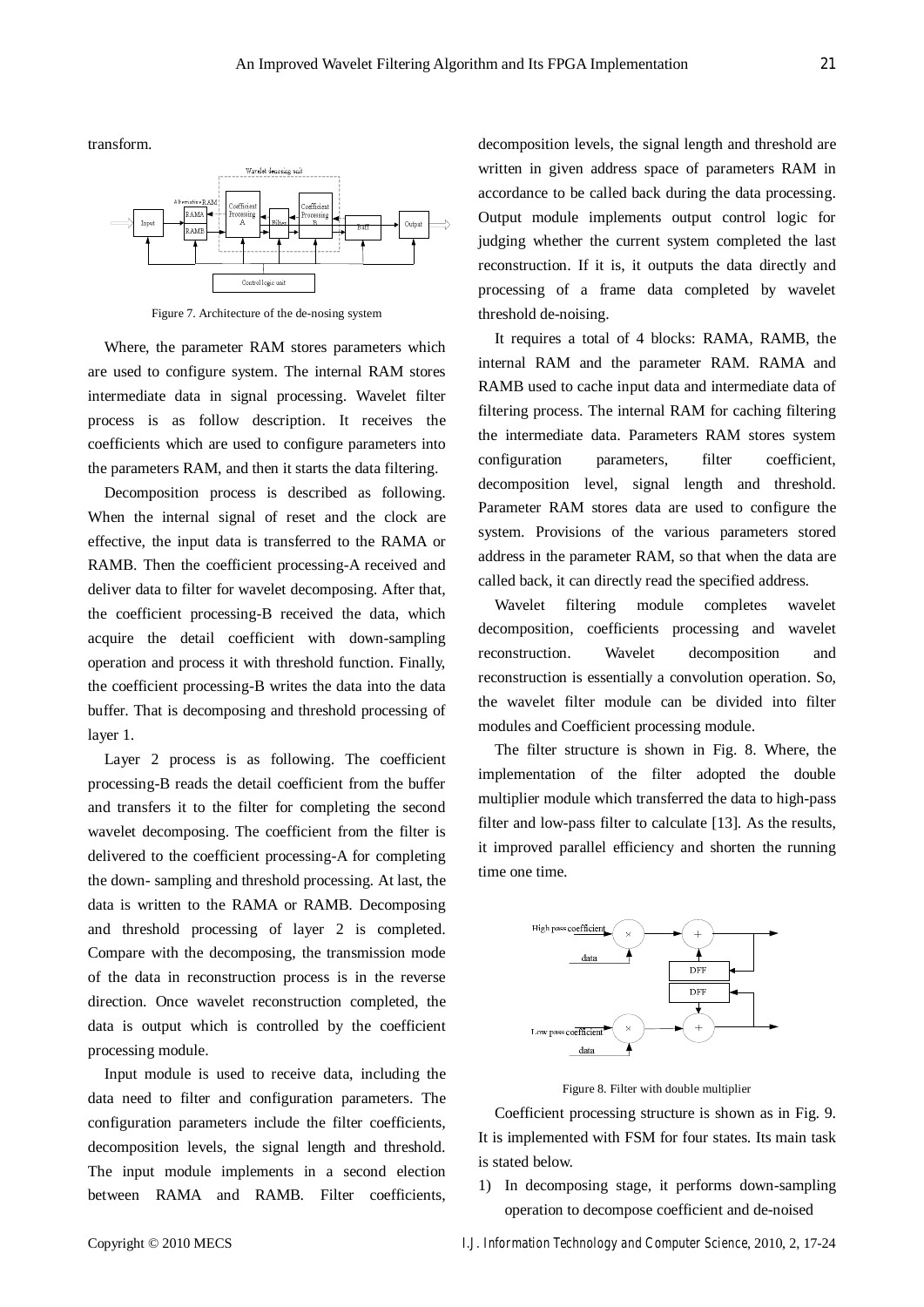the detail coefficient with threshold function.

2) In reconstruction stage, it performs up-sampling the recombined approximation and detail coefficient.



Figure 9. Coefficient processing structure

The coefficient processing-A used in conjunction with coefficient processing-B. Coefficient processing unit is divided into four states: state0, state1, state2, state3. Where, state0 started to read data from RAM and sent to the filter module in wavelet decomposition. State1 receives filters module processed data and after the data drop-sampling and threshold processing to write in RAM in wavelet decomposition. State2 reads data from RAM and after sampling input to filter module in wavelet reconstruction; State3 receives filter module data and after adding the output data of high filter and low filter write into RAM module.

# *B. Simulation and Verification*

The implementation of the improved de-noising algorithm is performed on Xilinx XC5VLX110T-FF1136 FPGA (speed grade-3) with 550MHz of main block RAM. The XC5VLX110T consists of 160\*54 arrays of Configurable Logic Blocks (CLB) [14].

We write the configuration parameters, which include frame data length, filter coefficients, wavelet transform layers and the threshold value. The data frame length is 128. Length is 7. Wavelet transform layer is 2. The first layer decomposition of wavelet coefficients processing threshold is 4500, and the second layer threshold is 4600. We chose of "db4" wavelet function.

Experiment signals with 1024 byte a frame are input as the sensor data. We set the order of the filter as 8. We verified the synthesis, simulation, placing and routing process. The buffers implement efficiently with the alternative RAM distributed along each CLB. The simulation result on FPGA with improved de-noising algorithm is shown in Fig. 10 which display on Modelsim. Where the first signal is the contain noise signal, the second is the true signal and the last is the filtering result signal. The implementation performance is shown in Table



Figure 10. FPGA simulation result with new algorithm on Model sim

# TABLE . IMPLEMENTATION PERFORMANCE

|                           | Available      | <b>Used</b> | Percentage |
|---------------------------|----------------|-------------|------------|
| Logic Elements            | 69120          | 27451       | 39%        |
| <b>Memory Bits</b>        | 28485          | 1043        | 3%         |
| Dedicated Logic Registers | 69120          | 2080        | 3%         |
| Embedded Multiplier       | 64             | 32          | 50%        |
| Maximum Clock             | 383.65 MHz     |             |            |
| Data Throughout           | $1.049$ Gbit/s |             |            |

# V. RESULT DISCUSSION

 The DSP48E is embedded in Xilinx FPGA which complete a multiply operation in a clock cycle for 550MHz, therefore, all of the multiply-accumulate operation at most requires 89us.The data reading require 1.86us. As it is apparent from Table 1, filter runs at a maximum clock speed 383.656MHz easily. It can meet the requirement of real-time signal processing while the frequency of sensor data is 1MHz. What's more, the method we presented performed well and can be applied to different FPGAs.

# VI. CONCLUSION AND FUTURE WORK

 In this paper, we have proposed an improved de-noising algorithm for simulation and implementation. The new threshold function is based on the hard threshold and software threshold function. We have experimented with both synthetic data and real sensor data. The simulation results designed on ISE achieve obvious effect. Implementation using the FPGA is shown that our sensor signal can filter the noising signal caused by the electromagnetic radiation, and meet the real-time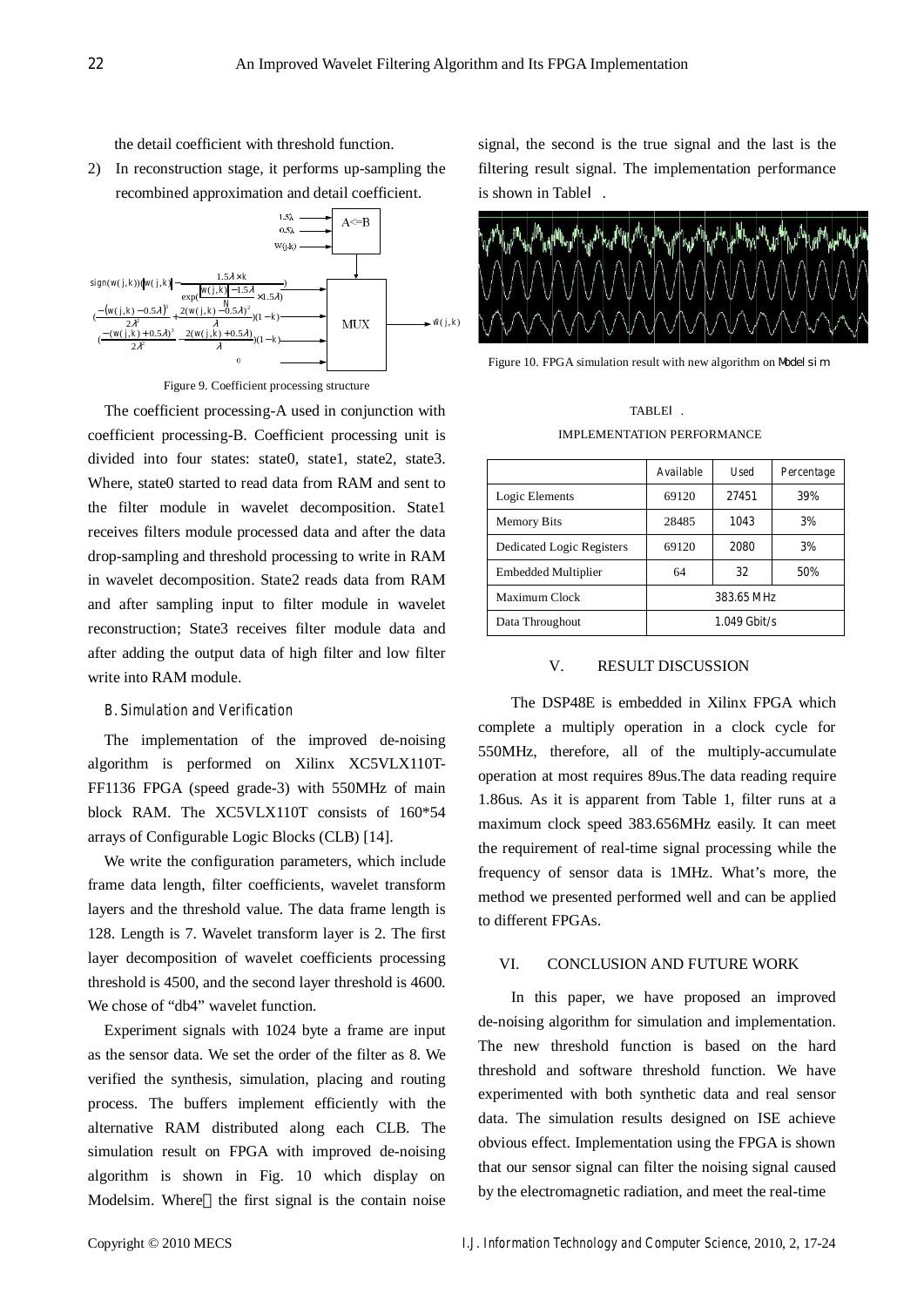demands, which at the same time demonstrate the better effectiveness. Therefore, it was relatively predominant to the software-only implementation.

However, there still some problems should be focused on. For our future work, we will mainly focus on two aspects:

- 1) Increase the bit number of operators to increase the operation exactitude.
- 2) Set more appropriate pipeline to gain operation speed.

# Acknowledgment

This work was supported by a grant from the National High Technology Research and Development Program of China ( 863 Program) (No.2009AA11Z203)

#### REFERENCES

- [1] Donoho D I. De-noising by soft-threshold. IEEE Trans. Inform.Theory,1995,41(3):613-627.
- [2] Donoho DL Johnstone I M Adapting to Unknown Smoothness Via Wavelet Shrinkage[J] Journal of American Stat Assoc 1995 12(90) 1200-1224.
- [3] G. Strang and T. Nguyen, "Wavelets and filter banks," Wellesley- Cambridge Press, 1997.
- [4] Engin Avci, Comparison of wavelet families for texture classification by using wavelet packet entropy adaptive network based fuzzy inference system, Applied Soft Computing, v.8n.1,p.225-231,January, 2008 .
- [5] Nevin A Elghamery, S.E.-D.Habib. An efficient FPGA implementation of a wavelet coder/decoder. Microelectronics, 2000. ICM 2000. Proceedings of the  $12<sup>th</sup>$ International Conference on Oct.2000.269-272.
- [6] M.Nibouche, A.Bouridane. An FPGA-based wavelet transforms coprocessor. Image processing, 2001. Prceedings.2001 International Conference on Oct.2001.3.194-197.
- [7] T.T.Cai,B.W.Silverman.Incorporating information on neighbouring coefficients into wavelet estimation.Sankhya: The Indian Journal of Statistics,63(B),Pt.2,2001:127-148.
- [8] Tian Xin, Tan Yihua, Tian Jinwen,New design for 9/7-tap wavelet filter and its VLSI implementation.Jisuanji Xuebao/Chinese Journal of Computers.Vol.31,no.3,pp.411-418.Mar.2008.
- [9] M. Nibouche, O. Nibouche, A. Bouridane, "Design and

implementation of wavelet based system," Proc. of the 10th IEEE Conf. on Elect., Circuits and Systems, vol. 2, pp. 14-17, 2003.

- [10] J. Carletta, G. Giakos N. Patnekar, L. Fraiwan and F. Krach, Design of a field programmable gate array-based platform for real-time denoising of optical imaging signals using wavelet transforms ,Elsevier, vol.36, 2004 289-296.
- [11] Peng Jiang, Qingbo Huang, Yaguang Kong1, and Li Chai,Research on a Denoising Method Based on Wavelet Packet Shrinkage for Pulp Thickness Signals.The First International IEEE conference of Multi-Symposiums on Computer and Computational Sciences (IMSCCS'06).2006.
- [12] L. Brechet, M. Lucas, C. Doncarli, and D. Farina, "Compression of Biomedical Signals With Mother Wavelet Optimization and Best-Basis Wavelet Packet Selection," IEEE Trans on Biomedical Engineeiring, Vol. 54, NO. 12, p.p. 2186- 2192, Dec 2007.
- [13]Donoho DL Johnstone I M Ideal Spatial Adaptation Via Wavelet Shrinkage[J] Biometrika 1994 81(12) 425-455.
- [14]"Virtex-5 Family Series Field Programmable Gate Arrays", Xilinx 2009.